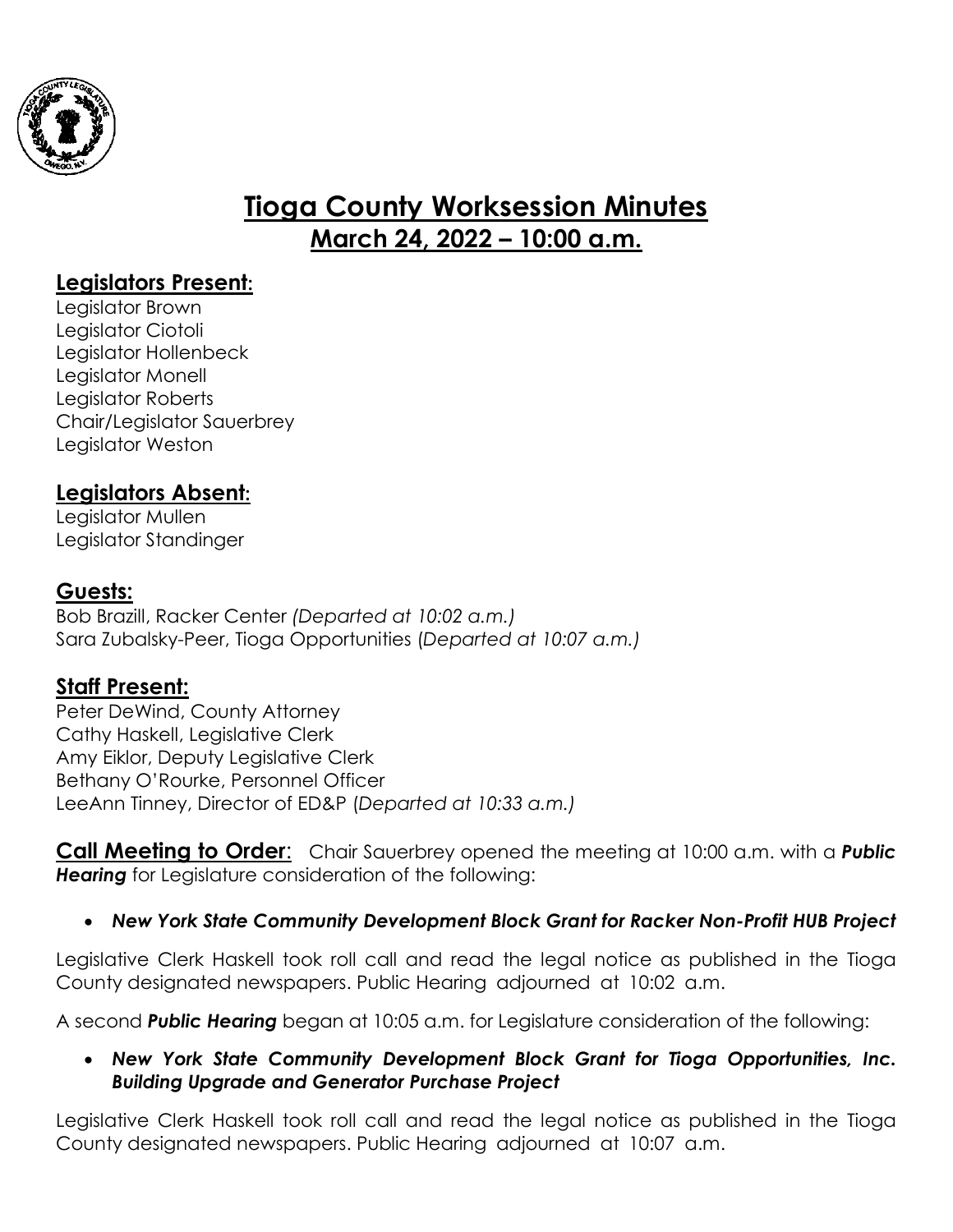Chair Sauerbrey called the *Fourth Special Legislative Meeting* to order at 10:10 a.m. for Legislature consideration of the following:

#### *Authorize Appointment of Personnel Officer (Personnel Department)*

Legislative Clerk Haskell took roll call. Legislator Ciotoli led in the prayer, pledge, and voting process. Special Meeting adjourned at 10:13 a.m. with regular worksession immediately following.

**Strategic Plan:** Chair Sauerbrey reported the last time Tioga County updated the Strategic Plan was in 2016, which took the County into 2020. The Strategic Plan is outdated and is in need of updating. Chair Sauerbrey reported the purpose of a Strategic Plan is to prepare Tioga County for the future.

Director of ED&P, LeeAnn Tinney, stated the Strategic Plan impacts every department within Tioga County. Originally, Ms. Tinney suggested updating the Strategic Plan internally, but it became evident it was more time consuming and involved than anticipated. Ms. Tinney reached out to a consulting firm, MRB Group, for a quote on assisting Tioga County with developing and updating the existing Strategic Plan. MRB Group provided a quote of \$50,000 to assist in development. Ms. Tinney stated the previous Strategic Plan was constructed with the help of another consulting group, CGR, at a cost of around \$20,000.

Ms. Tinney reported MRB would review documents, survey Elected Officials, conduct roundtable discussions with management, identify organizational goals, and develop action plans. She explained MRB Group would identify countywide and departmental goals, missions, and objectives to incorporate into the Strategic Plan. Chair Sauerbrey suggested finding someone internally to take on the task, though it would be a great undertaking. Ms. Tinney cautioned against developing and constructing the document solely in-house and believes assistance from a consultant is necessary. She explained the Strategic Plan is much larger than one would think and it is quite involved and intense. Legislator Roberts stated that the framework for the Strategic Plan is already in place so updating it would seem much simpler and it would not be necessary to re-write the entire document from scratch.

Legislator Monell asked if the Strategic Plan is required by New York State or just something Tioga County chooses to do. Legislator Monell stated \$50,000 is too high and he would be more comfortable in the \$10,000 range. Ms. Tinney agreed with Legislator Monell on the cost being too much. Chair Sauerbrey replied that it is not a requirement, but in her opinion, necessary, in order to have a plan for the future. Chair Sauerbrey would like input from all departments on their goals and objectives. Personnel Officer, Bethany O'Rourke, suggested developing the Strategic Plan through the Legislative committee structure. Committees meet monthly and Ms. O'Rourke stated that would be a good opportunity to take down objectives and goals. Legislator Hollenbeck was in favor of that idea.

Legislator Monell questioned if departments even refer or use the Strategic Plan. Ms. Tinney replied Economic Development and Planning has used the document many times, mostly for grant purposes. Ms. Tinney stated Information Technology and Public Works have utilized the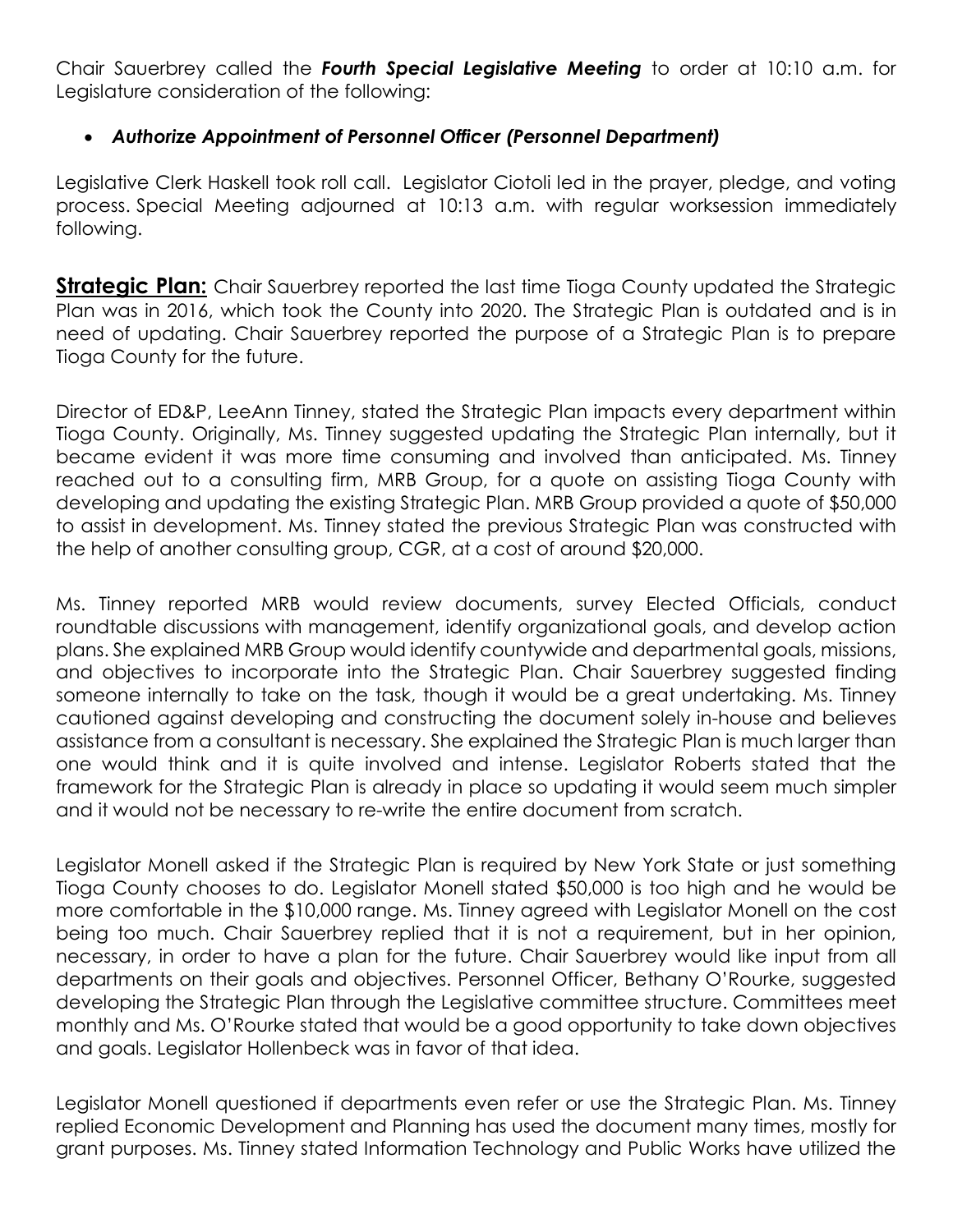Strategic Plan in the past. She believes Department Heads should be given some direction by the Legislature on how departments should be moving forward into the future. Ms. Tinney would like to see the overall vision of Tioga County written out in the Strategic Plan. Doing so, would allow for a benchmark on progress within each department. Ms. O'Rourke suggested incorporating goals and objectives of each department within the yearly Department Head Evaluation.

Legislator Brown asked if there was a more cost effective option, such as hiring one consultant, as opposed to an entire consulting firm. He suggested gathering public input on what to incorporate in the updated Strategic Plan. Ms. Tinney replied that MRB Group did propose a smaller package that would include the initial discovery and staff roundtable phase only. That proposal came in at around \$10,000, but includes only an overall framework.

Ms. Tinney believes the information gathering phase can be done in-house. She suggested the first step is to meet with Department Heads to see if they have reached their goals from the previous Strategic Plan. The next step would be to clearly define short and long term goals for the updated version. Ms. Tinney reiterated the point that some consulting work would be necessary. Chair Sauerbrey asked Ms. Tinney to look at other options and report back to the Legislature at a later date.

**Approval of Worksession Minutes**: On motion of Legislator Monell, seconded by Legislator Weston, the March 10, 2022 minutes were unanimously approved by the Legislators in attendance.

Action Items: Currently, we have none.

## **Other**:

 *NYSAC Conference:* Chair Sauerbrey reported she attended the New York State Association of Counties (NYSAC) Conference in Albany, NY last week. There was over 600 individuals in attendance. Chair Sauerbrey stated there were numerous workshops and speakers on a variety of government issues. She reported Comptroller Thomas DiNapoli, Attorney General Letitia James, and Governor Kathy Hochul were also in attendance. Governor Hochul's presence at the conference was a nod to counties as her predecessor largely ignored the organization. Chair Sauerbrey was appreciative of the Governor's attendance as it was a sign of respect and gave her hope for the future. Legislator Weston inquired if Chair Sauerbrey was able to ask questions and give input on certain topics. Chair Sauerbrey replied, yes, she was able to speak and gave her opinion on matters.

While at the conference, Chair Sauerbrey completed the mandatory Emergency Management Certification Training for County Executives and Chairs. County leaders must take the course if they wish to receive a grant from New York State Emergency Management. Chair Sauerbrey thought it was the best class she took at the conference as it was informational and it will allow Tioga County to pursue grant opportunities.